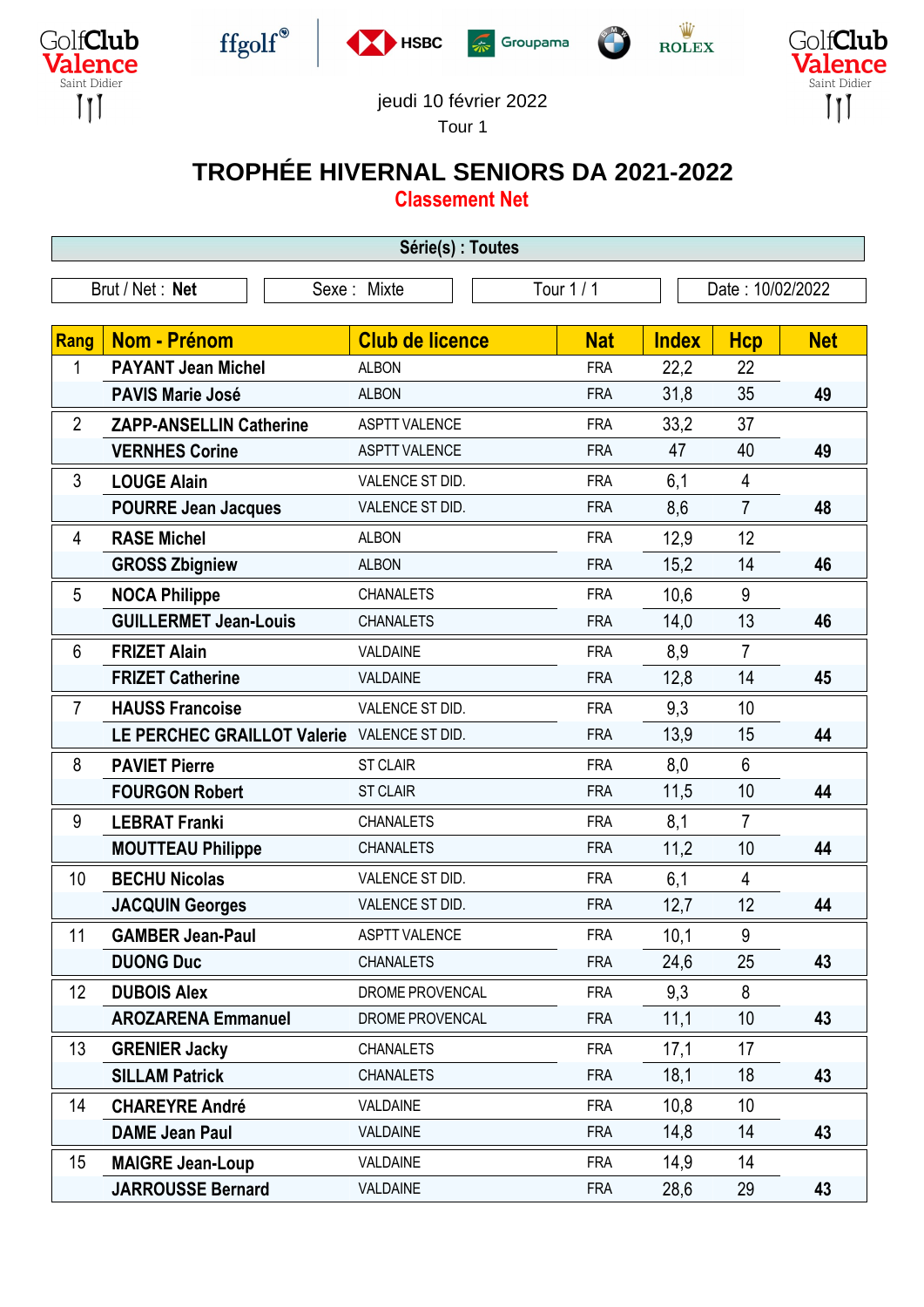| Rang | <b>Nom - Prénom</b>           | <b>Club de licence</b> | <b>Nat</b> | <b>Index</b> | <b>Hcp</b>     | <b>Net</b> |
|------|-------------------------------|------------------------|------------|--------------|----------------|------------|
| 16   | <b>WALLAERT Yves</b>          | VALENCE ST DID.        | <b>FRA</b> | 12,8         | 12             |            |
|      | <b>LEBASTARD Régis</b>        | VALENCE ST DID.        | <b>FRA</b> | 17,7         | 17             | 43         |
| 17   | <b>BOITEUX Bruno</b>          | <b>CHANALETS</b>       | <b>FRA</b> | 14,5         | 14             |            |
|      | <b>BOYADJIAN Benoit</b>       | <b>CHANALETS</b>       | <b>FRA</b> | 21,1         | 21             | 43         |
| 18   | <b>PEYROL Gerard</b>          | DROME PROVENCAL        | <b>FRA</b> | 10,4         | 9              |            |
|      | <b>LECRY Franck</b>           | DROME PROVENCAL        | <b>FRA</b> | 13,9         | 13             | 42         |
| 19   | <b>BOGOSSIAN Edouard</b>      | VALENCE ST DID.        | <b>FRA</b> | 14,2         | 13             |            |
|      | <b>CHAVIN Pierre Stephane</b> | VALENCE ST DID.        | <b>FRA</b> | 14,8         | 14             | 42         |
| 20   | <b>ROCHE Marc</b>             | VALENCE ST DID.        | <b>FRA</b> | 18,9         | 19             |            |
|      | <b>GAUVIN Anne Marie</b>      | VALENCE ST DID.        | <b>FRA</b> | 19,0         | 21             | 42         |
| 21   | <b>COUSIN Alain</b>           | <b>CHANALETS</b>       | <b>FRA</b> | 17,5         | 17             |            |
|      | <b>SILLAM Hélène</b>          | <b>CHANALETS</b>       | <b>FRA</b> | 18,2         | 20             | 41         |
| 22   | <b>LATTIER Alain</b>          | <b>CHANALETS</b>       | <b>FRA</b> | 12,9         | 12             |            |
|      | <b>MARTEL Jean Luc</b>        | <b>CHANALETS</b>       | <b>FRA</b> | 13,7         | 13             | 41         |
| 23   | <b>SPENCER Pascal</b>         | VALENCE ST DID.        | <b>FRA</b> | 17,9         | 17             |            |
|      | <b>DARDIGNAC Claude</b>       | VALENCE ST DID.        | <b>FRA</b> | 23,3         | 23             | 41         |
| 24   | <b>LECLEF Dominique</b>       | VALDAINE               | <b>FRA</b> | 18,7         | 18             |            |
|      | <b>FERRARO Christian</b>      | VALDAINE               | <b>FRA</b> | 32,6         | 34             | 41         |
| 25   | <b>PALAZZO Agostino</b>       | <b>ASPTT VALENCE</b>   | <b>FRA</b> | 32,1         | 33             |            |
|      | <b>VERGER Serge</b>           | <b>ASPTT VALENCE</b>   | <b>FRA</b> | 44           | 38             | 40         |
| 26   | <b>PURICELLI Luigi</b>        | <b>ASPTT VALENCE</b>   | <b>FRA</b> | 23,5         | 24             |            |
|      | <b>MABILLE Dominique</b>      | <b>ASPTT VALENCE</b>   | <b>FRA</b> | 26,3         | 27             | 39         |
| 27   | <b>PARSONS James</b>          | VALDAINE               | <b>FRA</b> | 20,5         | 20             |            |
|      | <b>RENOUX Philippe</b>        | VALDAINE               | <b>FRA</b> | 24,5         | 25             | 39         |
| 28   | <b>LEROY Jacques</b>          | DROME PROVENCAL        | <b>FRA</b> | 10,6         | 9              |            |
|      | <b>ESCALIER Brigitte</b>      | DROME PROVENCAL        | <b>FRA</b> | 13,5         | 15             | 39         |
| 29   | <b>JUVIN Anne</b>             | <b>ST CLAIR</b>        | <b>FRA</b> | 11,7         | 13             |            |
|      | <b>COMTE Christophe</b>       | <b>ST CLAIR</b>        | <b>FRA</b> | 13,2         | 12             | 38         |
| 30   | <b>VIDALIE Jérome</b>         | <b>ALBON</b>           | <b>FRA</b> | 13,2         | 12             |            |
|      | <b>DAWSON Nick</b>            | <b>ALBON</b>           | <b>FRA</b> | 13,7         | 13             | 38         |
| 31   | <b>AGUERA Joseph</b>          | VALDAINE               | <b>FRA</b> | 23,3         | 23             |            |
|      | <b>GIRARD Jacques</b>         | VALDAINE               | <b>FRA</b> | 23,3         | 23             | 38         |
| 32   | <b>LALAUZE Max</b>            | <b>ASPTT VALENCE</b>   | <b>FRA</b> | 20,1         | 20             |            |
|      | <b>SYLVESTRE Jean</b>         | <b>ASPTT VALENCE</b>   | <b>FRA</b> | 27,8         | 28             | 38         |
| 33   | <b>PAGAN Jean-Jacques</b>     | DROME PROVENCAL        | <b>FRA</b> | 12,0         | 11             |            |
|      | <b>DUMAS Claude</b>           | DROME PROVENCAL        | <b>FRA</b> | 17,5         | 17             | 37         |
| 34   | <b>FINAND Philippe</b>        | <b>ALBON</b>           | <b>FRA</b> | 8,2          | $\overline{7}$ |            |
|      | <b>BROCHIER Jean Marc</b>     | <b>ALBON</b>           | <b>FRA</b> | 12,9         | 12             | 36         |
| 35   | <b>NAVE Roland</b>            | <b>ALBON</b>           | <b>FRA</b> | 19,2         | 19             |            |
|      | <b>MENJARD André</b>          | <b>ALBON</b>           | <b>FRA</b> | 19,4         | 19             | 36         |